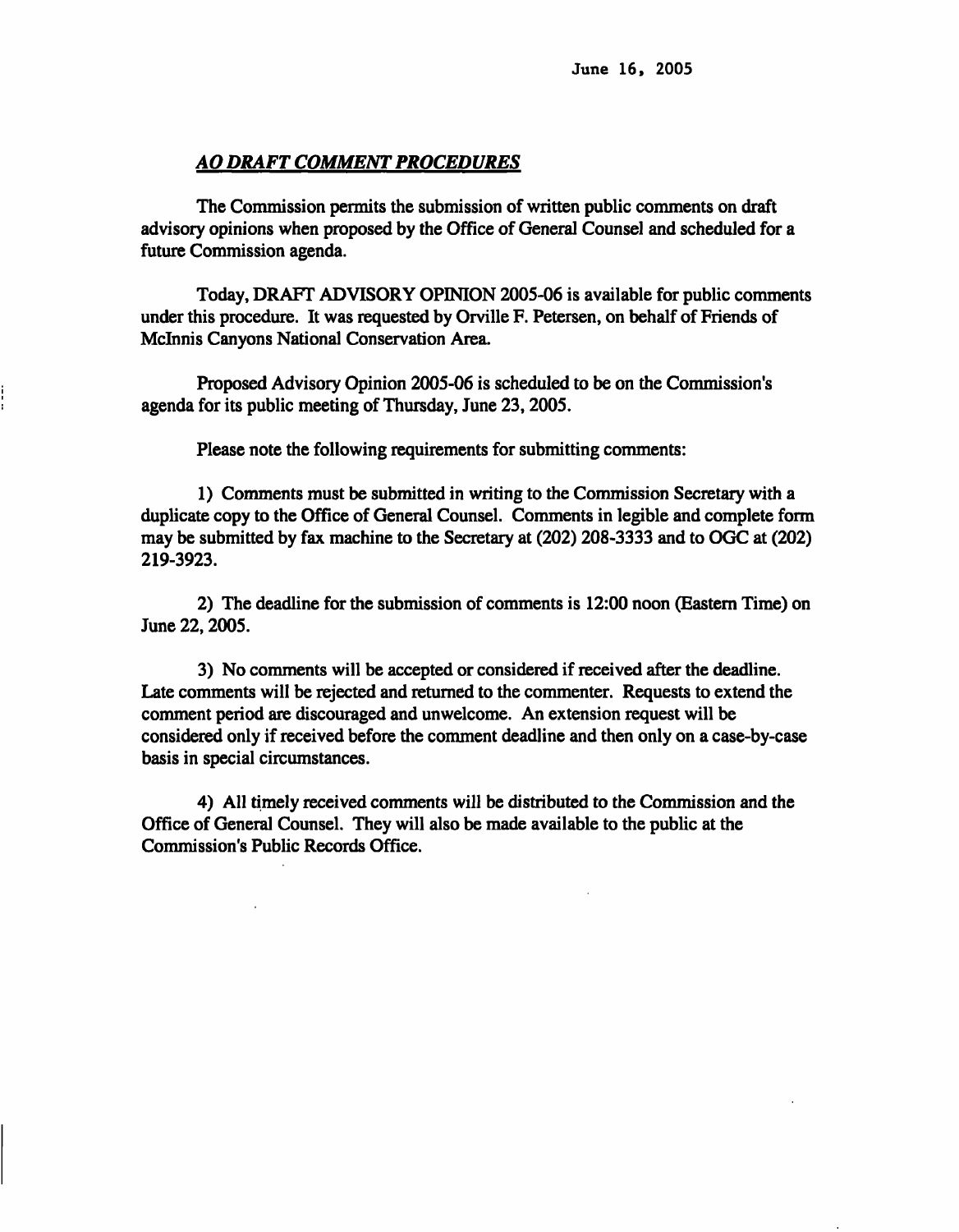# *CONTACTS*

Press inquiries: Robert Biersack (202) 694-1220

**Commission Secretary: Mary Dove (202) 694-1040** 

**Other inquiries:** 

**To obtain copies of documents related to AO 2005-06, contact the Public Records Office at (202) 694-1120 or (800) 424-9530.** 

**For questions about comment submission procedures, contact Rosemary C. Smith, Associate General Counsel, at (202) 694-1650.** 

## *MAILING ADDRESSES*

**Commission Secretary Federal Election Commission 999 E Street, NW Washington, DC 20463** 

**Rosemary C. Smith Associate General Counsel Office of General Counsel Federal Election Commission 999 E Street, NW Washington, DC 20463**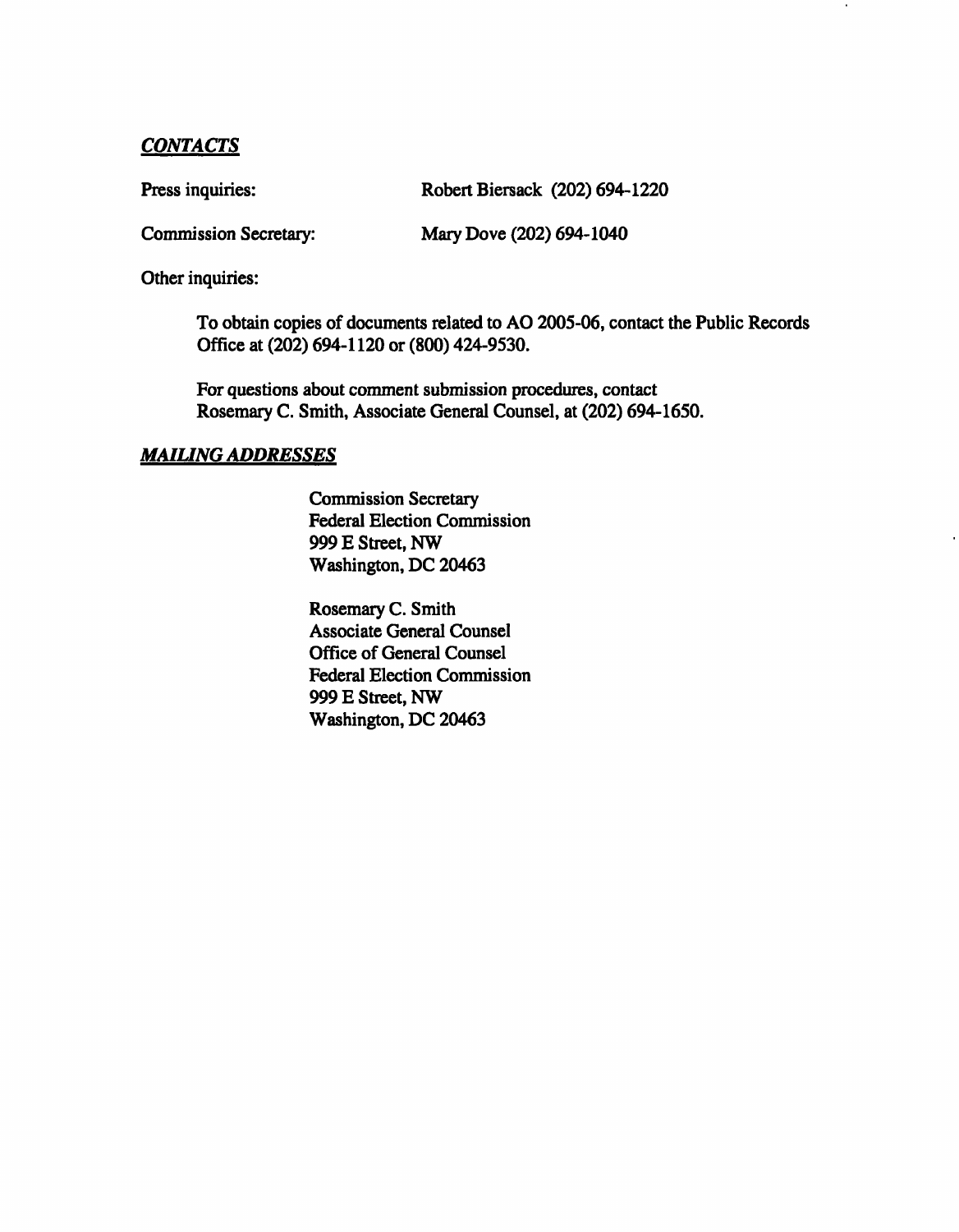### AGENDA DOCUMENT NO. 05-29



FEDERAL ELECTION COMMISSION Washington, DC 20463

**RF\_CIiVZD FEDEKAL ELECTION COMMISSION SECRETARIAT** 

 $L305$  JUN 16 A 9:19

June 16, 2005

### **MEMORANDUM**

TO: The Commission

THROUGH:

James A. Pehrkon Staff Director

FROM:

Lawrence H. Norton

General Counsel **^** 

Rosemary C. Smith Associate General Counsel

Mai T.Dinh *\f>£)*  Assistant General Counsel

Robert M. Knop *flant* Staff Attorney *^rrir^* 

Subject:

Draft AO 2005-06

 $\sim 100$  km s  $^{-1}$ 

Attached is a proposed draft of the subject advisory opinion. We request that this draft be placed on the agenda for June 23, 2005.

Attachment

**AGEND A ITEM**  For Meeting of: *DL-23-05* 

ł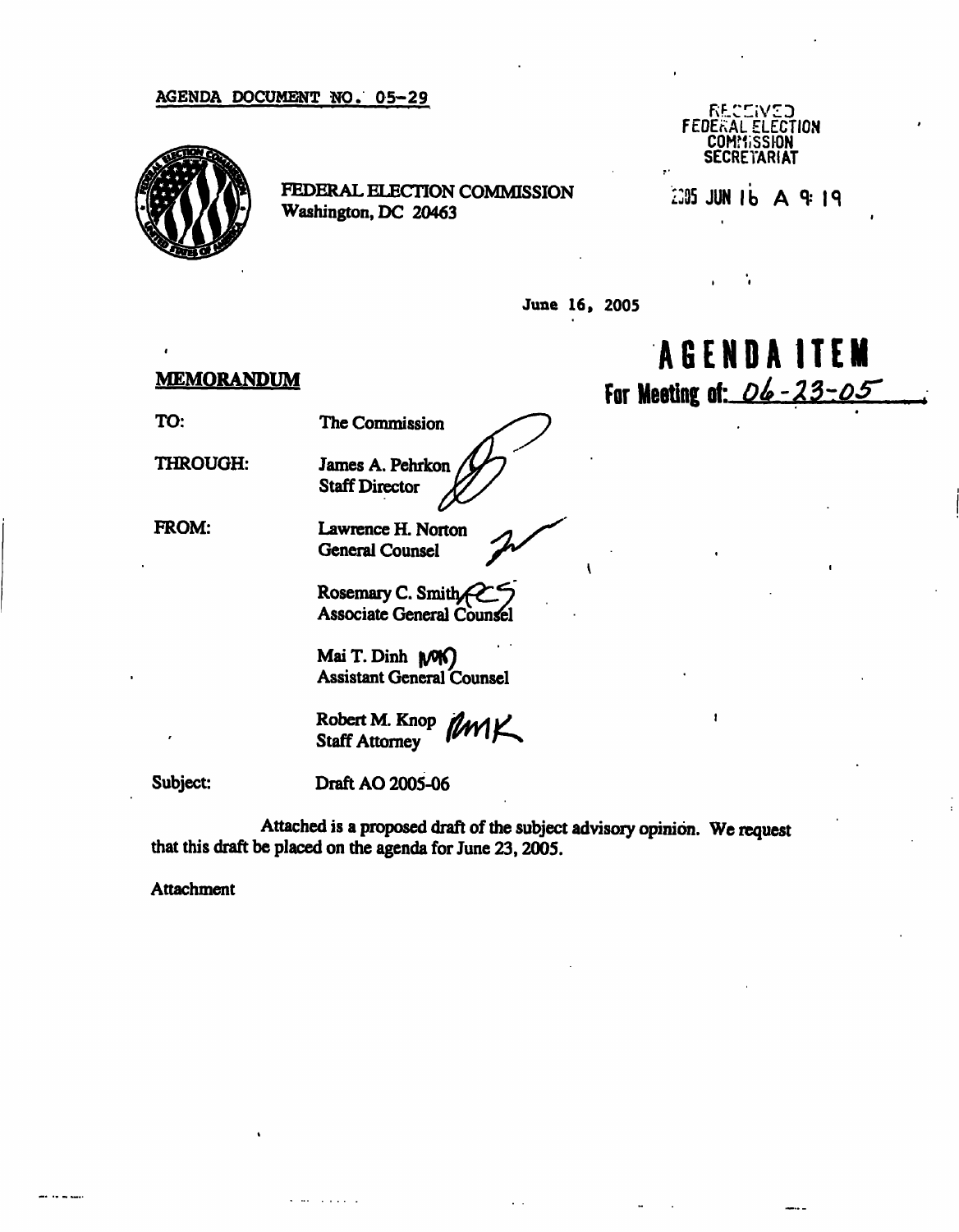| 1<br>2                          | <b>ADVISORY OPINION 2005-6</b>                                                                                                                              |  |  |  |  |  |
|---------------------------------|-------------------------------------------------------------------------------------------------------------------------------------------------------------|--|--|--|--|--|
| 3<br>4<br>5<br>6<br>7<br>8<br>9 | DRAFT<br>Orville F. Petersen, C.P.A.<br><b>Treasurer</b><br>Friends of McInnis Canyons NCA<br>225 North Fifth Street, Suite 401<br>Grand Junction, CO 81501 |  |  |  |  |  |
| 10                              | Dear Mr. Petersen:                                                                                                                                          |  |  |  |  |  |
| 11                              | We are responding to your inquiry on behalf of Friends of McInnis Canyons                                                                                   |  |  |  |  |  |
| 12                              | National Conservation Area ("Friends of McInnis Canyons NCA"), and on behalf of                                                                             |  |  |  |  |  |
| 13                              | former Representative Scott McInnis and Friends of Scott McInnis, Inc. ("the                                                                                |  |  |  |  |  |
| 14                              | Committee"), concerning the application of the Federal Election Campaign Act of 1971,                                                                       |  |  |  |  |  |
| 15                              | as amended ("the Act"), and Commission regulations to a donation that the Committee is                                                                      |  |  |  |  |  |
| 16                              | planning to make to Friends of McInnis Canyons NCA. Because Friends of McInnis                                                                              |  |  |  |  |  |
| 17                              | Canyons NCA is in the process of applying for tax exempt status under section 501(c)(3)                                                                     |  |  |  |  |  |
| 18                              | of the Internal Revenue Code ("IRC") and will neither employ nor otherwise compensate                                                                       |  |  |  |  |  |
| 19                              | former Representative McInnis or any member of his family or former Congressional                                                                           |  |  |  |  |  |
| 20                              | staff, the Committee may make a donation to Friends of McInnis Canyons NCA.                                                                                 |  |  |  |  |  |
| 21                              | <b>Background</b>                                                                                                                                           |  |  |  |  |  |
| 22                              | The facts of this request are presented in your letters received on April 5 and 29,                                                                         |  |  |  |  |  |
| 23                              | 2005.                                                                                                                                                       |  |  |  |  |  |
| 24                              | Friends of McInnis Canyons NCA is a not-for-profit organization that is named                                                                               |  |  |  |  |  |
| 25                              | after former Representative Scott McInnis and is incorporated in Colorado. This                                                                             |  |  |  |  |  |
| 26                              | organization is in the process of completing its application to qualify under 26 U.S.C.                                                                     |  |  |  |  |  |
| 27                              | $501(c)(3)$ , which will be filed with the United States Internal Revenue Service. Friends                                                                  |  |  |  |  |  |
| 28                              | of McInnis Canyons NCA's mission is to support the McInnis Canyons National                                                                                 |  |  |  |  |  |

 $\frac{1}{2}$  and  $\frac{1}{2}$  and  $\frac{1}{2}$ 

 $\mathbf{q}(\mathbf{r})$ 

 $\ddot{\cdot}$ 

 $\mathbf{r}$ 

 $\hat{\mathbf{r}}$ 

 $\ddot{\phantom{a}}$ 

 $\epsilon$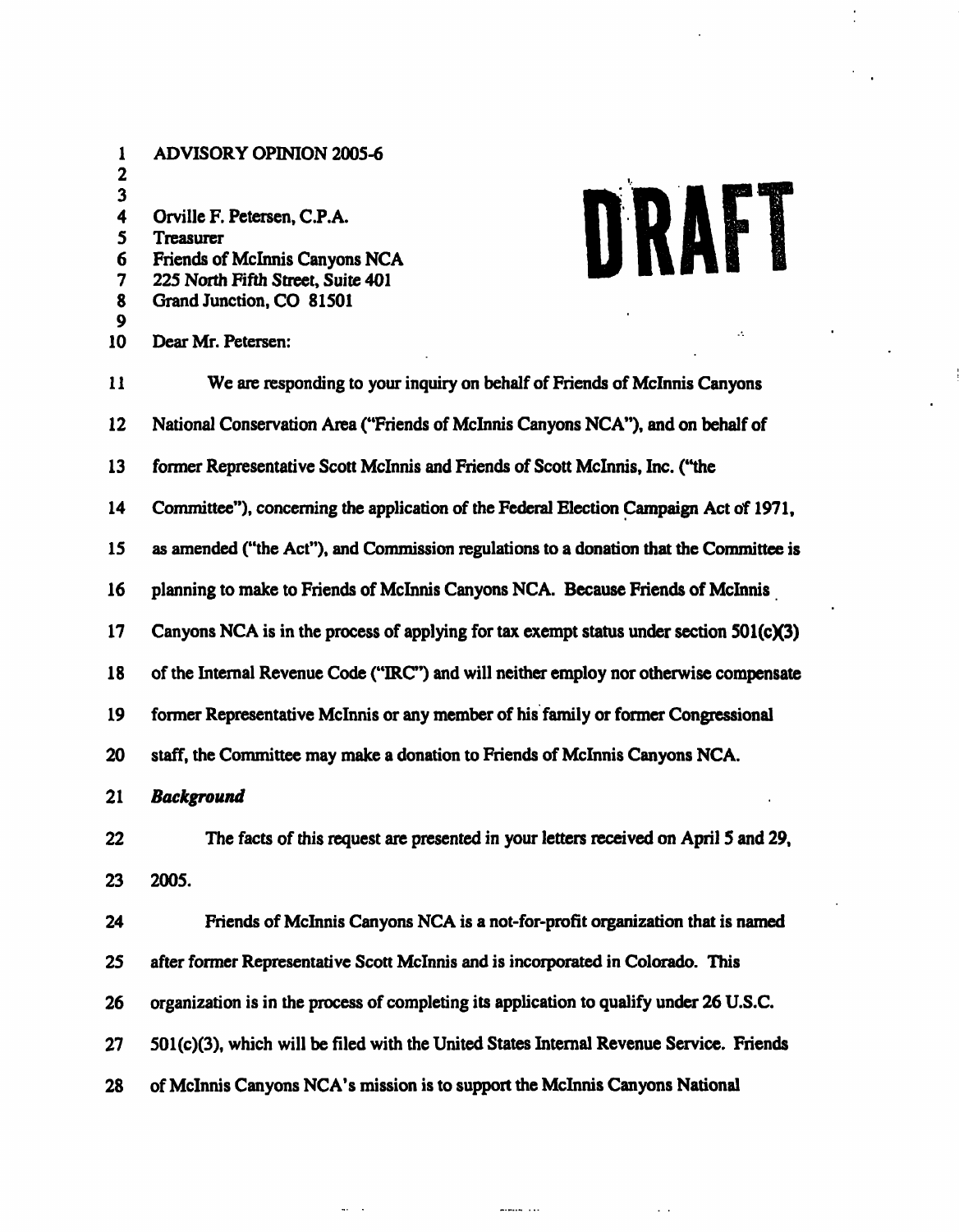| 1         | Conservation Area by providing funds and volunteers to do such things as trail           |  |  |  |  |  |
|-----------|------------------------------------------------------------------------------------------|--|--|--|--|--|
| 2         | maintenance, habitat improvement, and educational activities. None of the organization's |  |  |  |  |  |
| 3         | funds will be used to influence any Federal election.                                    |  |  |  |  |  |
| 4         | Former Representative McInnis wishes to donate campaign funds from the                   |  |  |  |  |  |
| 5         | Committee to Friends of McInnis Canyons NCA. Former Representative McInnis neither       |  |  |  |  |  |
| 6         | serves on Friends of McInnis Canyons NCA's board of directors nor does he have any       |  |  |  |  |  |
| 7         | control over, or financial interest in, the organization. Neither former Representative  |  |  |  |  |  |
| 8         | McInnis nor any member of his family will receive any income from the organization.      |  |  |  |  |  |
| 9         | Finally, no former member of Representative McInnis's former Congressional staff will    |  |  |  |  |  |
| 10        | be employed by Friends of McInnis Canyons NCA.                                           |  |  |  |  |  |
| 11        | <b>Question Presented</b>                                                                |  |  |  |  |  |
| 12<br>13  | May the Committee donate campaign funds to Friends of McInnis Canyons NCA?               |  |  |  |  |  |
| 14<br>15, | <b>Legal Analysis and Conclusions</b>                                                    |  |  |  |  |  |
| 16        | Yes, the Committee may donate campaign funds to Friends of McInnis Canyons               |  |  |  |  |  |
| 17        | NCA.                                                                                     |  |  |  |  |  |
| 18.       | The Act provides that campaign funds may be donated to any organization                  |  |  |  |  |  |
| 19        | described in 26 U.S.C. 170(c), but may not be "converted by any person to any personal   |  |  |  |  |  |
| 20        | use." 2 U.S.C. 439a(a)(3) and (b)(1); 11 CFR 113.2(b) and 113.1(g)(2). The regulations   |  |  |  |  |  |
| 21        | provide that donations from campaign funds to section 170(c) organizations are not       |  |  |  |  |  |
| 22        | personal use, unless the candidate (former or current) receives compensation from the    |  |  |  |  |  |
| 23        | donee organization before that organization has expended, for purposes unrelated to the  |  |  |  |  |  |
| 24        | candidate's personal benefit, the entire amount donated to it. 11 CFR 113.1(g)(2).       |  |  |  |  |  |

à.

a a bailean

**2** 

 $\cdots$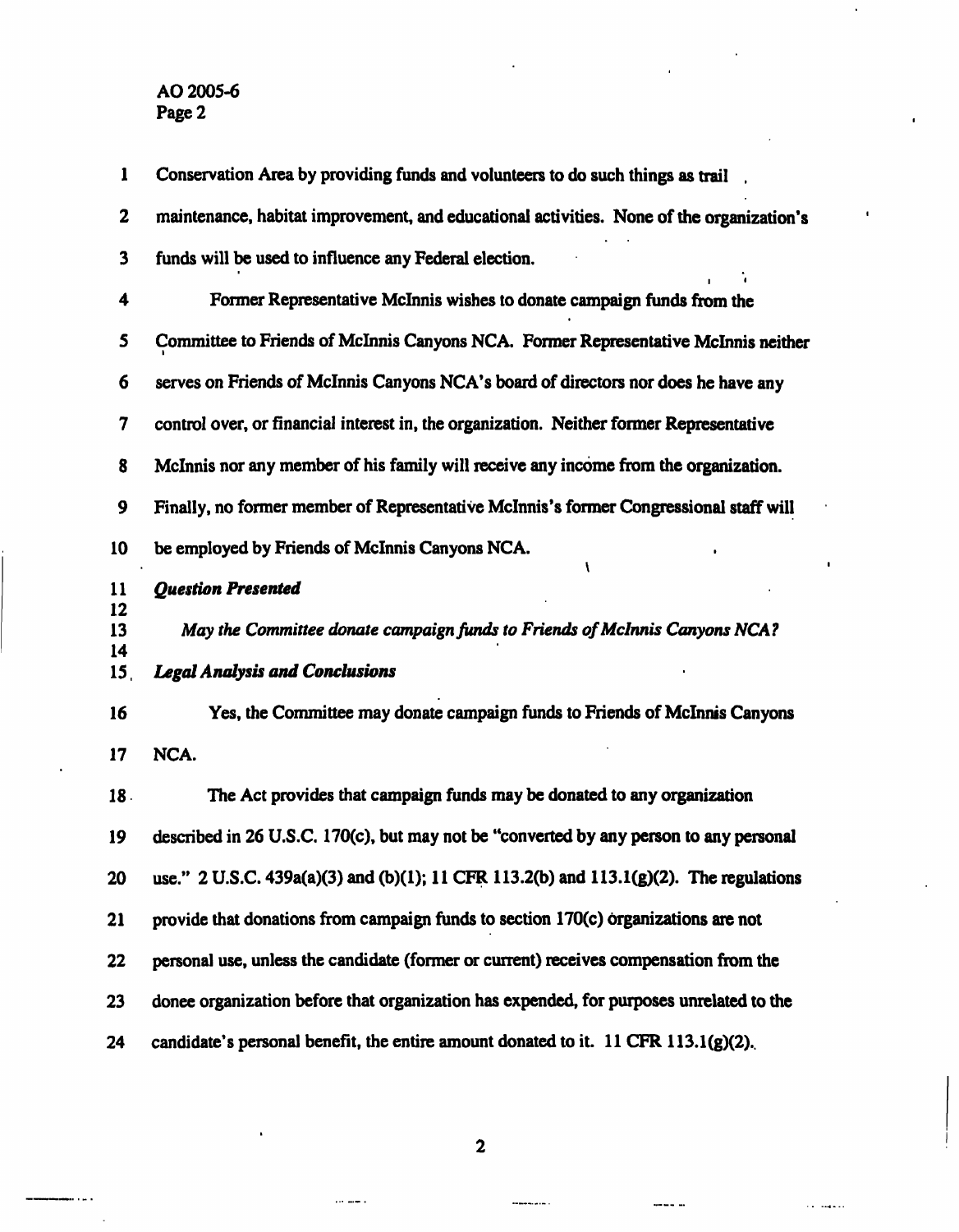$\frac{1}{2}$ 

| 1           | Previous advisory opinions have considered the application of the Act and                       |
|-------------|-------------------------------------------------------------------------------------------------|
| 2           | Commission regulations to factual situations somewhat similar to your circumstances.            |
| 3           | For example, in Advisory Opinion 1997-1, a former Representative proposed to donate             |
| 4           | the remaining cash balance of his former principal campaign committee to create a               |
| $5^{\cdot}$ | charitable foundation which would make grants solely to various educational, charitable,        |
| 6           | literary, scientific, and religious organizations. Similarly, in Advisory Opinion 1996-40,      |
| 7           | a retiring Member of Congress proposed to donate the balance of his campaign funds to           |
| 8           | an organization that qualified as an educational foundation under section $501(c)(3)$ of the    |
| 9           | IRC. In both situations, the Commission determined that the proposed donations were             |
| 10          | permissible under the Act and Commission regulations.                                           |
| 11          | The Commission considers a number of factors in determining whether a                           |
| 12          | proposed donation of campaign funds is permissible. As a threshold matter, the                  |
| 13          | Commission considers whether the donee organization had obtained or is planning to              |
| 14          | apply for status as an entity described in section 170(c) of the IRC. <sup>1</sup> See Advisory |
| 15          | Opinions 1997-1 and 1996-40. As you indicated in your request, Friends of McInnis               |
| 16          | Canyons NCA is in the process of applying for tax exempt status under section 501(c)(3)         |
| 17          | of the IRC. The Commission cautions you that the conclusion in this advisory opinion is         |
| 18          | predicated on Friends of McInnis Canyons NCA's successful application for tax exempt            |
| 19          | status as a 501(c)(3) organization with the Internal Revenue Service. Friends of McInnis        |
| 20          | Canyons NCA may not rely on this advisory opinion should it fail to obtain or maintain          |
| 21          | such status.                                                                                    |

 $\mathcal{A}^{\mathcal{A}}$ 

 $\mathbf{r}$ 

a salah salah

 $\ddot{\phantom{a}}$ 

 $\frac{1}{2}$ 

**3** 

and an annual

<sup>&</sup>lt;sup>1</sup> Charities that qualify for tax exempt status under section 501(c)(3) of the IRC are described in section **170(c) of the IRC.**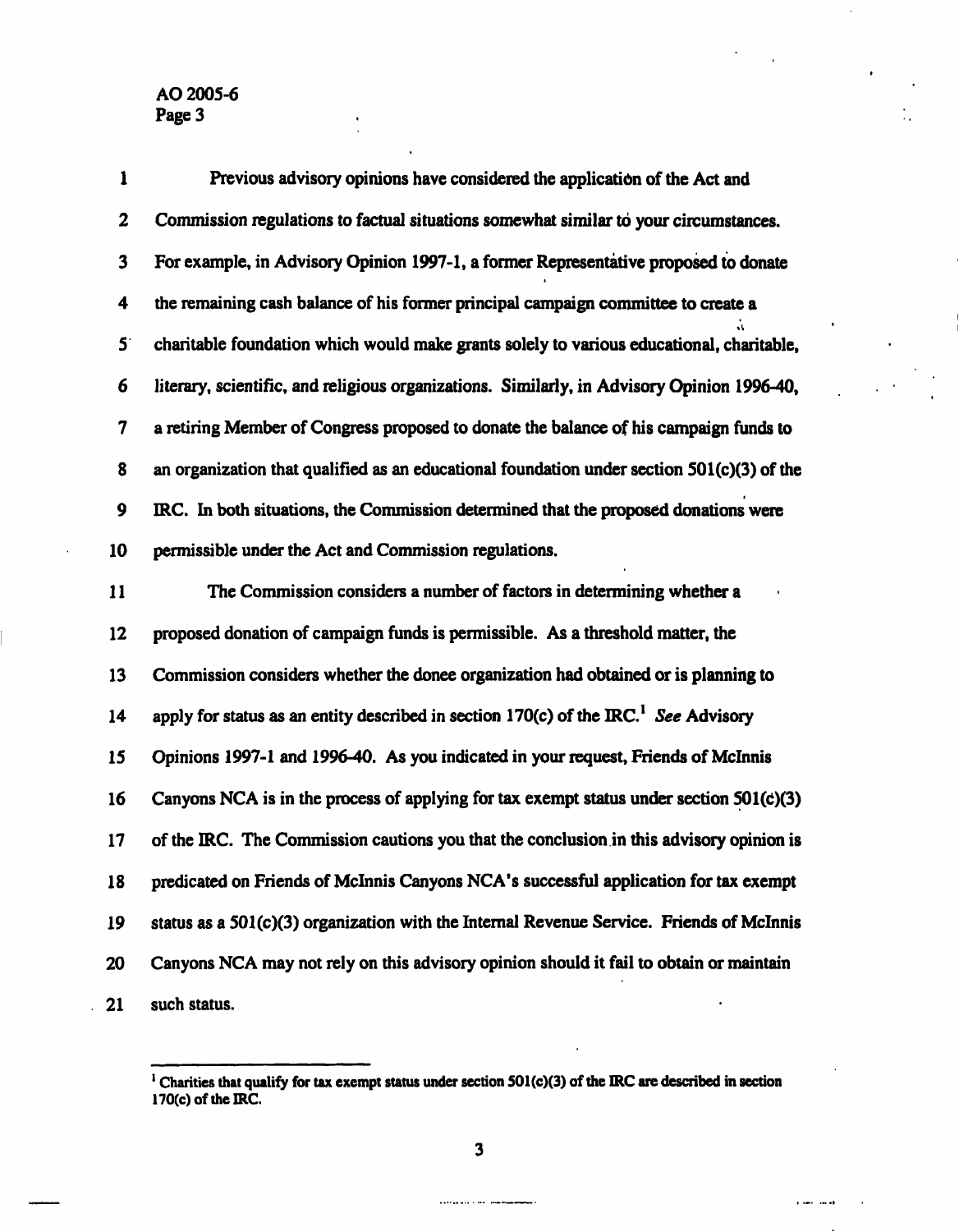ц. l,

| 1               | The Commission also considers whether the current or former Member of                    |
|-----------------|------------------------------------------------------------------------------------------|
| 2               | Congress or any member of his or her family will receive any compensation from the       |
| 3               | donee organization. See Advisory Opinions 1997-1 and 1996-40. According to your          |
| 4               | request, Friends of McInnis Canyons NCA will not employ or otherwise compensate          |
| 5               | former Representative McInnis or any member of his family. In addition, the proposed     |
| 6               | donation of funds to Friends of McInnis Canyons NCA will not benefit former              |
| 7               | Representative McInnis in any apparent financial respect. Under these circumstances, the |
| 8               | Commission concludes that Friends of McInnis Canyons NCA may accept the planned          |
| 9               | donation of campaign funds from the Committee.                                           |
| 10              | The Committee is required to report all disbursements of its campaign funds. 2           |
| 11              | U.S.C. 434(b)(4), (b)(5); 11 CFR 104.3(b). Its donation to Friends of McInnis Canyons    |
| 12              | NCA would be reportable as other disbursements. 2 U.S.C. 434(b)(4)(G), 434(b)(6)(A);     |
| 13 <sub>1</sub> | 11 CFR 104.3(b)(2)(vi) and 104.3(b)(4)(vi).                                              |
| 14              | The Commission expresses no opinion regarding any tax ramifications of the               |
| 15              | proposed activities because those issues are not within its jurisdiction.                |
| 16.             | This response constitutes an advisory opinion concerning the application of the          |
| 17              | Act and Commission regulations to the specific transaction or activity set forth in your |
| 18              | request. See 2 U.S.C. 437f. The Commission emphasizes that if there is a change in any   |
| 19              | of the facts or assumptions presented, and such facts or assumptions are material to a   |

 $\lambda$ 

 $\cdots$ 

 $\ddot{\phantom{a}}$ 

...

**4** 

 $\mathbf{r}$